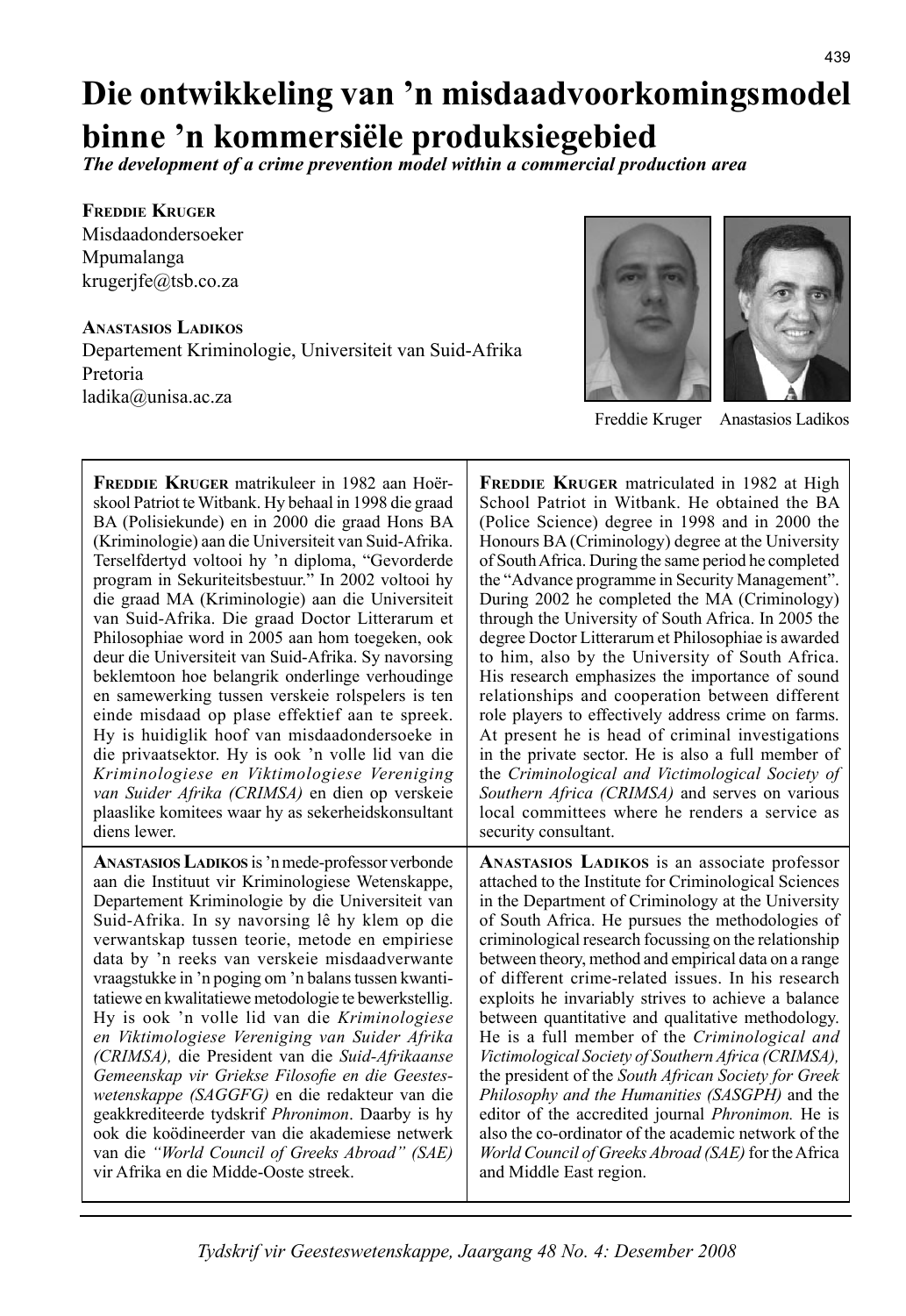## **ABSTRACT**

#### *The development of a crime prevention model within a commercial production area*

*This article discusses four central themes essential for the designing of a model with the aim of improving crime prevention on farms in the area of "Transvaal Sugar Limited". The first theme refers to the improvement of attitudes between farmer and farm worker. In this respect the creation of good and positive work relations enhances mutual trust between employer and employee and minimizes the possibility of crime on farms because farm workers remain loyal to their employer by in a sense accepting "co-ownership" of the farm. In this sense one needs to be aware of the fact that various people have different needs which need to be fulfi lled and the attitude of the employer is crucially important in this regard. Moreover the recruiting and selection of quality personnel should not be neglected by the employer as it is also an important step for the establishment of future attitudes and relations. Employers should carefully consider prospective candidates by conducting interviews and learning also from previous mistakes select the best candidate. As conflict and relative differences between groups of people are unavoidable, an attempt should initially be made to solve any arising*  dispute by mutual discussion between farmer and farm worker and by doing so potential conflict may *be avoided. In addition better work conditions should be put in place to provide job satisfaction as employees expect to be treated fairly and also be part of a democratic decision making process which*  in turn will assist them to fulfil their full potential.

 *The second theme revolves around the development of the farm worker by creating sound mutual work relations. The point of departure highlights the fact that the development and training of farm workers regarding their work obligations on the farm enhance the existence of good mutual work relations. Thus it becomes easier for the employer to explain to farm workers the importance of a budget or the impact of non-productivity on the budget results. The management of a worker's development includes performance measurement, performance discussion and development activities. An additional way to develop employees is through the process of job enrichment programmes.* 

 *The third theme refers to the support which must be given by the South African Police Services and other instances to the farmer. It is absolutely essential that the government of the day supports and assists farmers by means of the optimal use of various resources at its disposal. The South African Police Services and organised agriculture are really in partnership with the farmer/employer with regard to crime prevention. Farmers do not only desire assistance during a farm attack but also effective service delivery in times of less serious crime incidents. It is the responsibility of the South African Police Services to show more interest by visiting farming communities more often and not only in times of need. They should also ensure that their logistic arrangements are always in order. Employers/farmers should also express greater interest in police activities by for example attending police meetings on a more continuous basis, not employing illegal immigrants and also by themselves taking basic steps in protecting their property and by reporting suspicious persons to the police.* 

 *The fourth theme refers to the importance of crime prevention through target hardening. These are the steps that can be taken by farmers/employers themselves in order to prevent crime and are supported by modern technological aids. Consequently the farmer confirms ownership of his possessions and to a certain extent crime is transferred to more vulnerable areas. Physical barriers which are integrated with an alarm system serve as basic crime prevention measures implemented on a cost-effective manner by the farmer and thus protecting his property. In this research the printed media, quantitative and qualitative research principles were used to gather data and determine to what extent crime is experienced by the participants. The value of the primary physical barriers or obstructions with regard to crime prevention is also emphasised in this article. The ADSC crime prevention model is developed as a result of this study with the aim of contributing to the prevention of crime on farms.* 

*Tydskrif vir Geesteswetenskappe, Jaargang 48 No. 4: Desember 2008*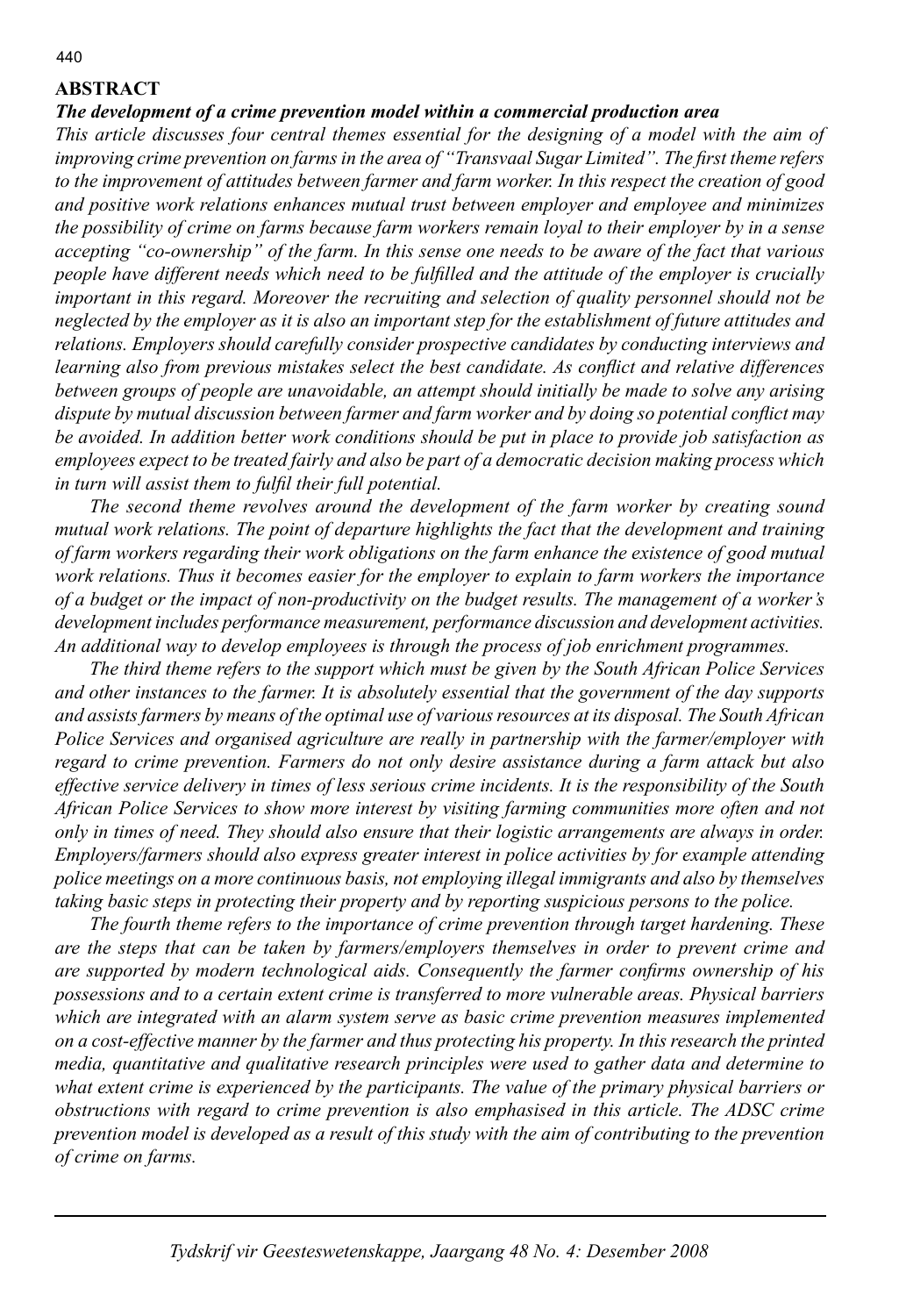- **KEY CONCEPTS:** Crime prevention, farm attacks, barriers, physical obstructions, defensible space, environmental design, electronics, technology, security service providers, target hardening, development, support, interviews, empirical-phenomenological.
- **TREFWOORDE:** Misdaadvoorkoming, plaasaanvalle, versperrings, fi siese hindernisse, elektronika, tegnologie, omgewingsontwerp, verdedigbare ruimte, sekuriteit diensverskaffers, teikenverharding, ontwikkeling, ondersteuning, lojaliteit, onderhoude, waarneming, empiries fenomenologies, onderlinge verhoudinge.

### **OPSOMMING**

Hierdie artikel bespreek vier sentrale temas ten einde 'n model daar te stel vir die verbetering van misdaadvoorkoming op plase van die "Transvaal Suiker Beperk" gebied. Die gedrukte media, kwantitatiewe en kwalitatiewe navorsingsbeginsels is onder andere aangewend om data te versamel. Die temas verwys eerstens na die verbetering van houdings tussen plaasboer en plaaswerker, tweedens na die ontwikkeling van die plaaswerker, derdens na die ondersteuning wat deur die Suid-Afrikaanse Polisie Dienste en ander instansies aan die plaasboer gegee moet word en vierdens na die belangrikheid van misdaadvoorkoming deur teikenverharding.

 Die gedrukte media en kwantitatiewe en kwalitatiewe navorsingsbeginsels is gebruik om data in te samel en te bepaal tot watter mate misdaad deur die deelnemers ervaar word. Die waarde van die primêre fisiese hindernisse of obstruksies met betrekking tot misdaadvoorkoming is ook in hierdie artikel beklemtoon. Sonder die ondersteuning van konvensionele elektronika, en die insette van die mensfaktor, is fisiese misdaadvoorkomingsmaatreëls van geringe waarde, veral op geografiese uitgestrekte landbougronde. Goeie onderlinge werksverhoudinge en lojale gesindhede word as kern-faktore geïdentifiseer waarop boere kan fokus om misdaad op plase te minimaliseer. Samewerking tussen kommersiële boere en die SAPD kan 'n belangrike bydrae tot die hantering van die probleem lewer. Sodanige samewerking is egter in baie gevalle tot 'n hoë mate afwesig. 'n Positiewe ingesteldheid jeens misdaadvoorkoming op plase is die fondament vir enige suksesvolle misdaadvoorkomings inisiatiewe op plase.

 Misdaad op plase verdien die aandag van alle sektore in die samelewing. Die GOOM model wat ontwikkel is sodat misdaadvoorkoming op plase verbeter kan word, spruit voort uit die bevindinge van kwantitatiewe en kwalitatiewe navorsing asook die verwerking van toepaslike literatuurstudies.

## **INLEIDING**

Voorvalle van geweldsmisdaad in Suid-Afrika neem dermate toe dat daar inderwaarheid sprake is van 'n toestand van anargie waardeur die vreedsame lewenswyse van gevestigde inwoners in gevaar gestel word. Die groeiende misdaadkultuur is een van die vernaamste faktore wat gemeen skapsveiligheid bedreig, aangesien misdadigers weinig respek vir lewe en eiendom openbaar (Celliers, 2003:4 en Labuschagne, 2003:2). Plaasaanvalle en die gepaardgaande gru-misdade, is `n fenomeen wat sedert die laat tagtigerjare in Suid-Afrika toegeneem het. Plaasaanvalle het sulke afmetings aangeneem dat selfs onafhanklike komitees (Van Burick 2001:4) gestig word om die oorsake en motiewe daarvan na te vors. Die langverwagte verslag omtrent plaasaanvalle wat in September 2003 aan die publiek beskikbaar gestel is, blyk nie in alle kringe ewe groot status te geniet nie. Swart (1998:17) is van mening dat plaasaanvalle reeds in die jare negentig skerp aan die toeneem was. Statistiek wat Swart aanhaal en hieronder grafies voorgestel word, dui die aantal insidente vir die periode 1994 tot 1997 aan. Die statistiek vir die periode 1998 tot 2002 wat ook grafies tot die onderstaande voorstelling toegevoeg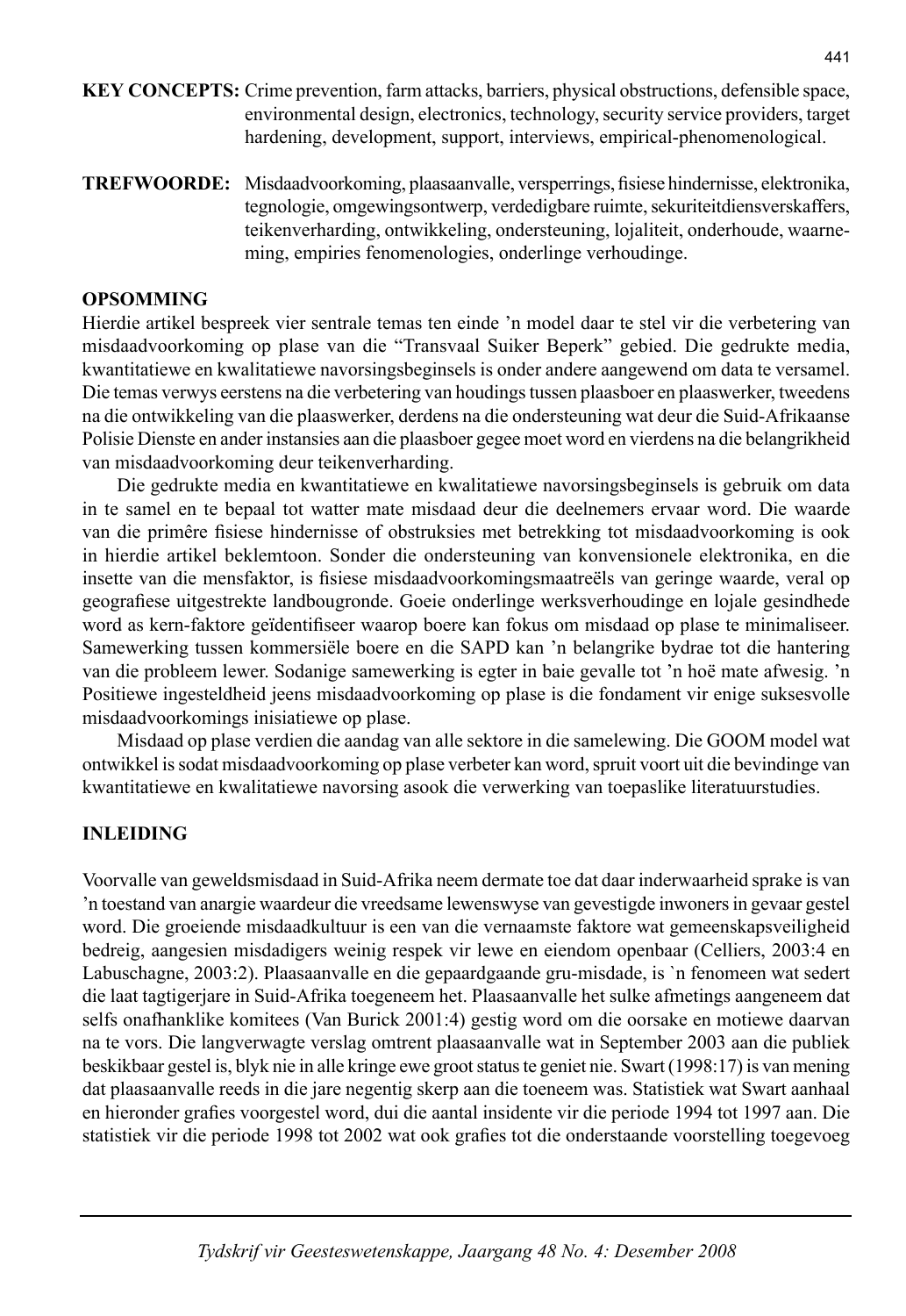is, is verkry vanaf die SAPD Misdaadinligting-analisesentrum (Mias) van die Suid-Afrikaanse Polisie in Pretoria en weerspieël die toename in die aantal aanvalle en moorde op plase en kleinhoewes.



Bronne: Swart (1998: 17); SAPD Misdaadinligting-analisesentrum (1998-2002)

*Grafiek 1:* Aantal plaasaanvalle en moorde

Vir die doeleindes van hierdie navorsing is statistiek vir die periode 1994 tot 2002 in berekening gebring soos in grafiek 1 voorgestel word. Die ooglopende vertolking van bogenoemde syfers dui op 'n afgeronde persentasietoename van 127% in die aantal insidente op plase en kleinhoewes vir die periode 1994 tot 2002 terwyl die toename in die aantal moorde op 25% neerkom. Die afplatting van ongeveer 22% in die aantal totale moorde vanaf 2001 na 2002 is misleidend groot. Hierteenoor was daar 'n toename in die aantal plaasmoorde van ongeveer 60% vanaf 1994 tot 2001. Die slotsom dat daar 'n afname in die aantal plaasmoorde is, is dus voortydig.

# **DOEL VAN NAVORSING**

Boere se werksaamhede sentreer vanselfsprekend rondom boerdery-aktiwiteite. Ten einde hulle in staat te stel om hulle boerdery-aktiwiteite effektief na te kom, is dit belangrik dat boere se tyd en aandag nie uitsluitlik daarop toegespits moet word om misdaad op 'n deurlopende basis te probeer voorkom nie. Indien boere nie nodig het om misdaad op plase te voorkom nie, kan hulle energie optimaal gekanaliseer word na die boerdery-aktiwiteite, wat groter produktiwiteit en winsgewendheid tot gevolg behoort te hê. In hierdie artikel word die klem gelê op die ontwikkeling van 'n geskikte misdaadvoorkomingsmodel wat 'n bydrae kan lewer tot die voorkoming van ekonomiesverwante misdade op plase asook die bekamping van plaasaanvalle.

In die lig van die misdaad wat deur verskeie, maar spesifiek landelike gemeenskappe in Suid-Afrika beleef word, bestaan daar 'n behoefte aan 'n prakties uitvoerbare misdaadvoorkomingsmodel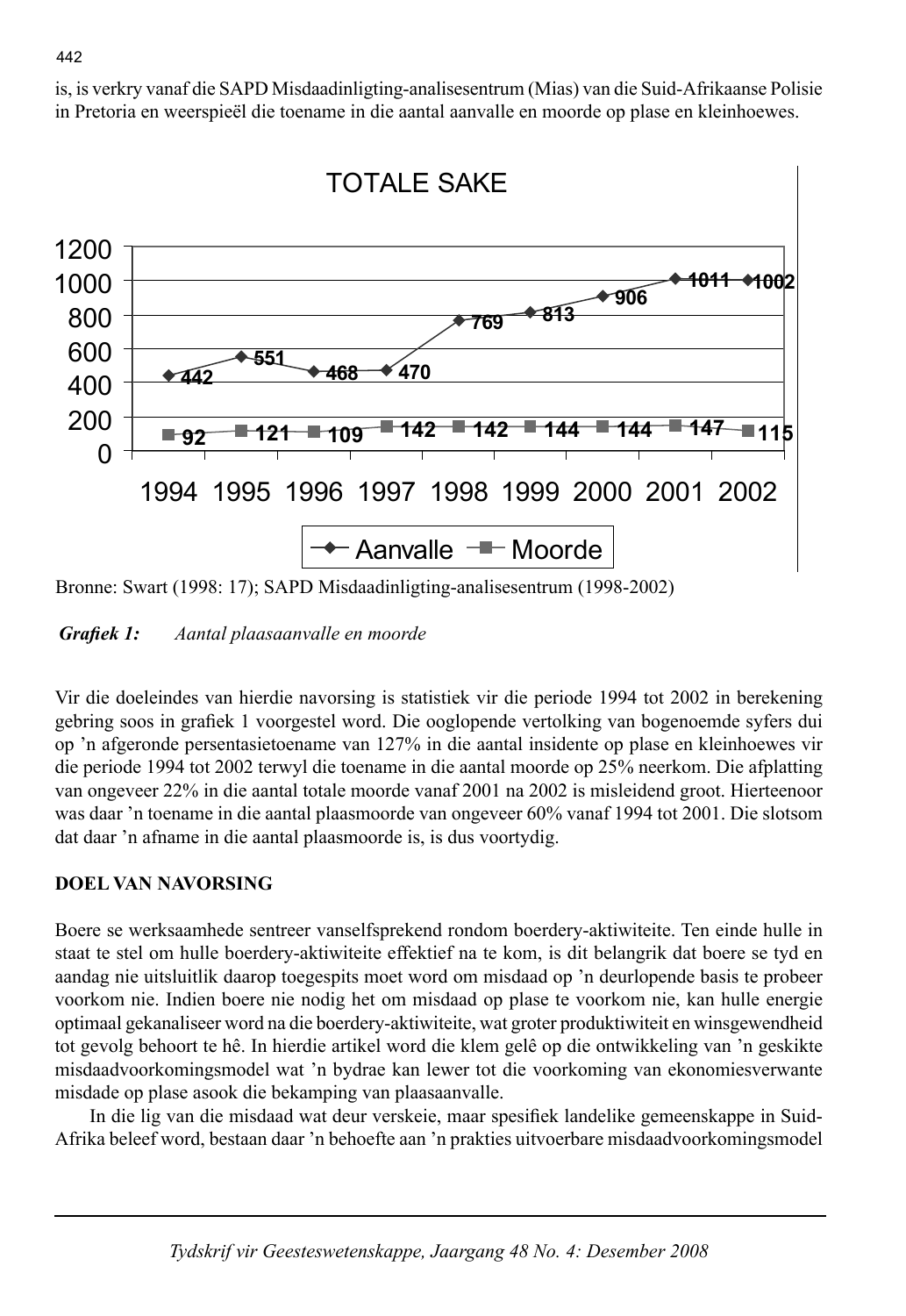wat veral vir kommersiële plase geskik sou wees. Die bestudering van misdaadvoorkomingsmaatreëls op plase vereis meer as blote kennis van die pragmatiese handelswyse van oortreders versus misdaadvoorkomingsmaatreëls. Daar is min indringende navorsing beskikbaar wat misdaadvoorkoming op plase in groter besonderhede bespreek. Hoewel studies reeds gedoen en ter tafel gelê is wat aanvalle op plase betref, kon die navorsers nie werk opspoor wat uitsluitlik te doen het met misdaadvoorkoming – en spesifiek ekonomiesverwante misdade - op plase nie. Uiteraard kan daar verwys word na verskeie artikels in die media wat opsommende riglyne bied om huis en haard op plase te beskerm maar om eerstehandse *en objektiewe* inligting rakende die aard, omvang, en voorkoming van misdaad op plase te verkry, word beide kwantitatiewe en kwalitatiewe navorsingsbenaderings vereis.

 Die faktore wat tydens 'n voorondersoek as leemtes ten opsigte van effektiewe misdaadvoorkoming op plase geïdentifiseer is, sluit hoofsaaklik die volgende in: die gebrek aan en kwaliteit van fisiese hindernisse wat in plek is om bates op plase te beskerm; die min ondersteuning wat boere in die algemeen van die Suid-Afrikaanse Polisiediens (SAPD) ontvang tesame met die oneffektiwiteit van die regstelsel in die algemeen; die onderlinge swak werksverhoudinge wat tussen die boer en sy plaasarbeiders bestaan; asook die wanpersepsies rondom die wyse waarop boere hulle werkers behandel. Laasgenoemde, indien korrek aangespreek word, blyk `n belangrike faktor te wees wat `n invloed op effektiewe misdaadvoorkoming op plase mag uitoefen.

#### **METODOLOGIE**

Daar is *tydens hierdie navorsing* van verskeie datainsamelingstegnieke gebruik gemaak wat onder andere vraelyste en onderhoude insluit soos deur die beginsels van die kwantitatiewe en kwalitatiewe navorsingsmetodes voorgeskryf. Vir die doeleindes van hierdie studie word slegs op die landgoedere van Transvaal Suiker Beperk gefokus, 'n gebied wat 'n totale oppervlakte van nagenoeg 8 800 hektaar beslaan en geografies aan weerskante van die N4-hoofpad tussen Kaapmuiden en Komatipoort, asook langs die R571-roete na die Komatimeule en Swaziland geleë is. Tydens hierdie navorsing is alle senior personeel van die onderskeie landgoedere van Transvaal Suiker Beperk ingesluit as respondente wat dus as die volle universum ten opsigte van hierdie studie beskou word. Die motivering vir sodanige besluit is gegrond op die relatief klein personeelkomponent wat vir die empiriese deel van die navorsing beskikbaar is. Aangesien dus die volle universum by hierdie navorsing betrek word, is die bespreking van steekproewe nie relevant nie. Gevolglik is sewentien respondente wat elk `n vraelys voltooi het en met wie onderhoude gevoer is, is in hierdie ondersoek gedurende 2003 betrek.

 As voorbereiding vir data-insameling is literatuurstudie 'n belangrike inligtingsbron en dien dit as basis vir hierdie navorsingswerkstuk. Weens die aard en omvang van hierdie navorsingsdoelwit, word gebruik gemaak van sowel kwalitatiewe as kwantitatiewe navorsingsmetodes vir die insameling van data. Volgens Neuman (2000:122), is kwantitatiewe navorsers meer "…concerned about issues of design, measurement, and sampling because their deductive approach emphasizes detailed planning prior to data collection and analysis", terwyl kwalitatiewe navorsers meer "…concerned about issues of the richness, texture, and feeling of raw data because their inductive approach emphasizes developing insights and generalizations out of the data collected" is. Vir die doeleindes van die kwalitatiewe gedeelte van hierdie navorsing, word gebruik gemaak van die empiries-fenomenologiese metode om die data te interpreteer. Volgens Giorgi (1975:83-94) is die basiese idee van fenomenologiese navorsing om akademiese en opvoedkundige kontekste aan te spreek en om vooropgestelde idees te vermy. Fenomenologie wil in die navorsingsproses soveel as moontlik fasette van die relevante werklikheid insluit. Onderhoude is dan ook gevoer ten einde die kwalitatiewe gedeelte van die navorsing aan te vul om die deelnemers se werklike ervaring vas te lê. Opvolgonderhoude is in sekere gevalle met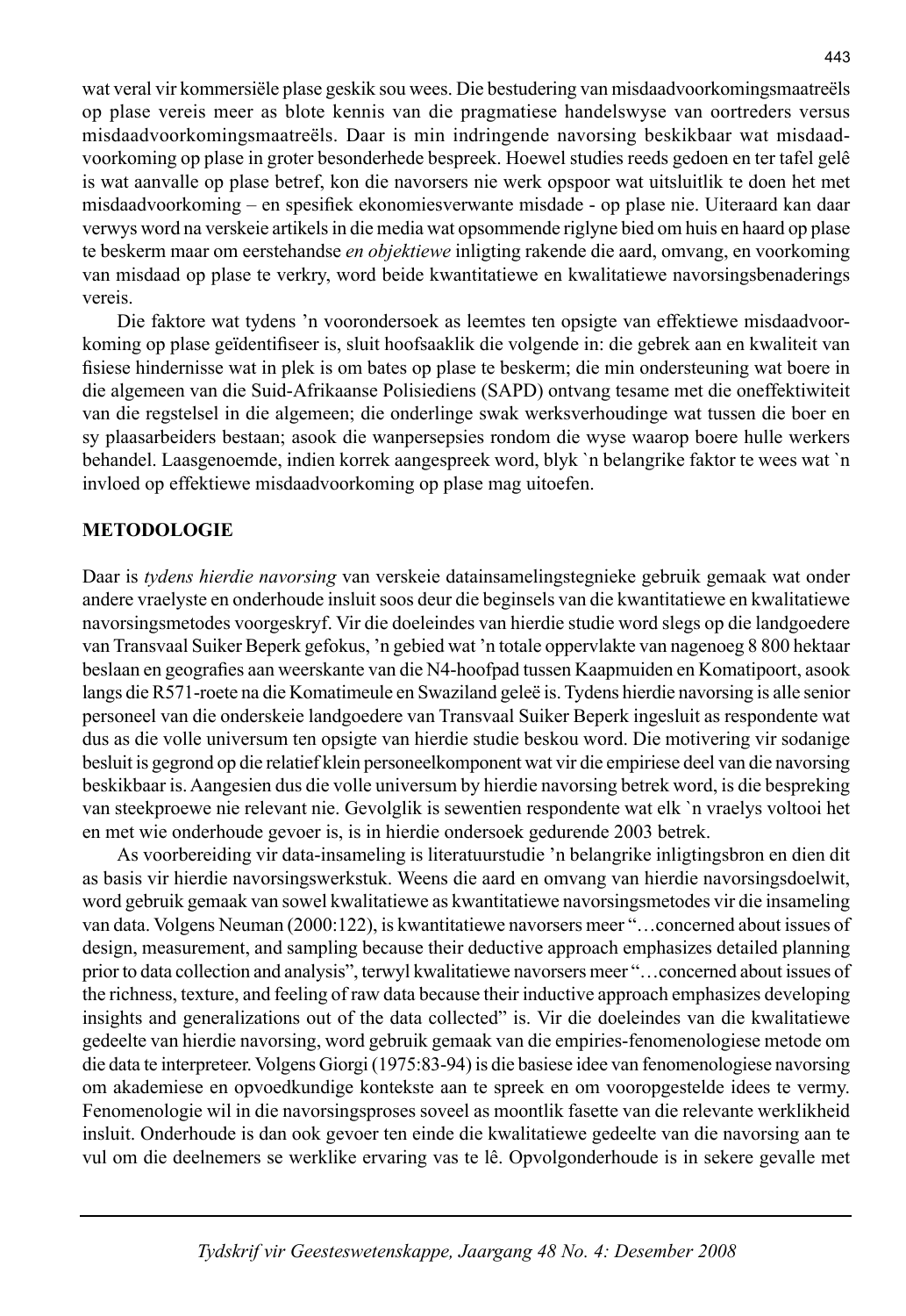respondente gevoer. Die onderhoude het ten doel om spesifieke of aanvullende inligting te bekom wat in die vraelyste ontbreek. Voorts is die onderhoude belangrik ten einde die ervaring van misdaad in die breër konteks vanuit die oogpunt van die boer/werkgewer vas te stel.

 Benewens die kerngroep waarmee die onderhoude gevoer is, is ook ander rolspelers betrek *wat* polisiebeamptes asook senior lede van sekuriteitsmaatskappye in*sluit*. Onderhoude wat deur die media met slagoffers van plaasaanvalle gevoer is, is bykomstig nagevors en in berekening gebring in hierdie navorsing.

Die werkwyse van die empiries-fenomenologiese metode bestaan uit die volgende vyf stappe:

- $\triangleright$  Gereduseerde transkripsies.
- ¾ Samevatting van die essensie van die geval.
- ¾ Geïllustreerde kondensering van die geval.
- ¾ Beskrywing van die psigologiese struktuur van die geval.
- ¾ Essensiële struktuur van alle gevalle se onderhoude.

'n Vraelys met 49 vrae is ook opgestel en vul die kwantitatiewe navorsing aan. Die vraelys is in drie dele verdeel. Afdeling een fokus op die geografiese gegewens, terwyl afdeling twee op die misdaadaspek as sodanig fokus. Die laaste afdeling is daargestel ten einde die aard van misdaadvoorkomingsaspekte op die onderskeie landgoedere vas te stel. Die vraelysdata is rekenaarmatig met die SPSS-rekenaarprogram verwerk met behulp van gewone frekwensies en kruistabellerings.

# **SAMEVATTENDE RESULTATE VAN DIE KWANTITATIEWE NAVORSING**

Die kwantitatiewe bevindings dui daarop dat misdaad beslis op Transvaal Suiker Beperk se onderskeie landgoedere voorkom. Belangrike resultate sluit statistiese data rakende misdaad en misdaadtendense, asook die aard en omvang van misdaad op die maatskappy se landgoedere in. In die geheel beskou, is die misdaadsituasie op die plase onder beheer met 'n relatiewe lae voorkoms van misdaad in die algemeen, veral wanneer soos byvoorbeeld in die geval van diefstal die relatiewe lae waardes van gesteelde items in aanmerking geneem word. Dieselfde lae misdaad-tendens het by die ander misdade soos inbraak, motordiefstal, saakbeskadiging, bedrog en verkragting voorgekom. In hierdie verband meld Jeffery (1977:212) dat misdaad 'n definitiewe ekologiese patroon volg, afhangende van die fisiese omgewing. Misdaad is met ander woorde voorspelbaar, wat beteken dat daar iets aan gedoen kan word. Ten spyte van al die fisiese maatreëls wat op die onderskeie plase in plek is, is die implementering van addisionele voorkomingsmaatreëls noodsaaklik om te verseker dat risiko's optimaal en deurlopend aangespreek word. Dit is voorts belangrik om kennis te neem dat die hoofdoel van die kommersiële boerdery-aktiwiteite van Transvaal Suiker Beperk is om wins vir die aandeelhouers te genereer. Optimale misdaadvoorkoming dra by tot die vergroting van sodanige winste.

 Soos duidelik geblyk het in hierdie kwantitatiewe navorsingsresultate, is die bekamping van geweldsmisdade tans nie 'n prioriteit op die plase nie, weens die relatief lae voorkoms daarvan in verhouding met ekonomies-verwante misdade. Misdaadvoorkoming fokus dus hoofsaaklik op die bekamping van ekonomies-verwante misdade en daarom is daar slegs kortliks na plaasaanvalle verwys. Ten spyte van hierdie relatiewe klein misdaadvoorkoms is die doel om 'n misdaadvoorkomingsmodel op te stel wat die voorkoms daarvan nog verder verminder.

# **SAMEVATTENDE RESULTATE VAN DIE KWALITATIEWE NAVORSING**

Die bevindings van die kwalitatiewe navorsing wat voortgevloei het vanuit die soeke na die essensiële struktuur van die boer/werkgewer se belewenis van misdaad op die plaas het gelei tot die uitlig van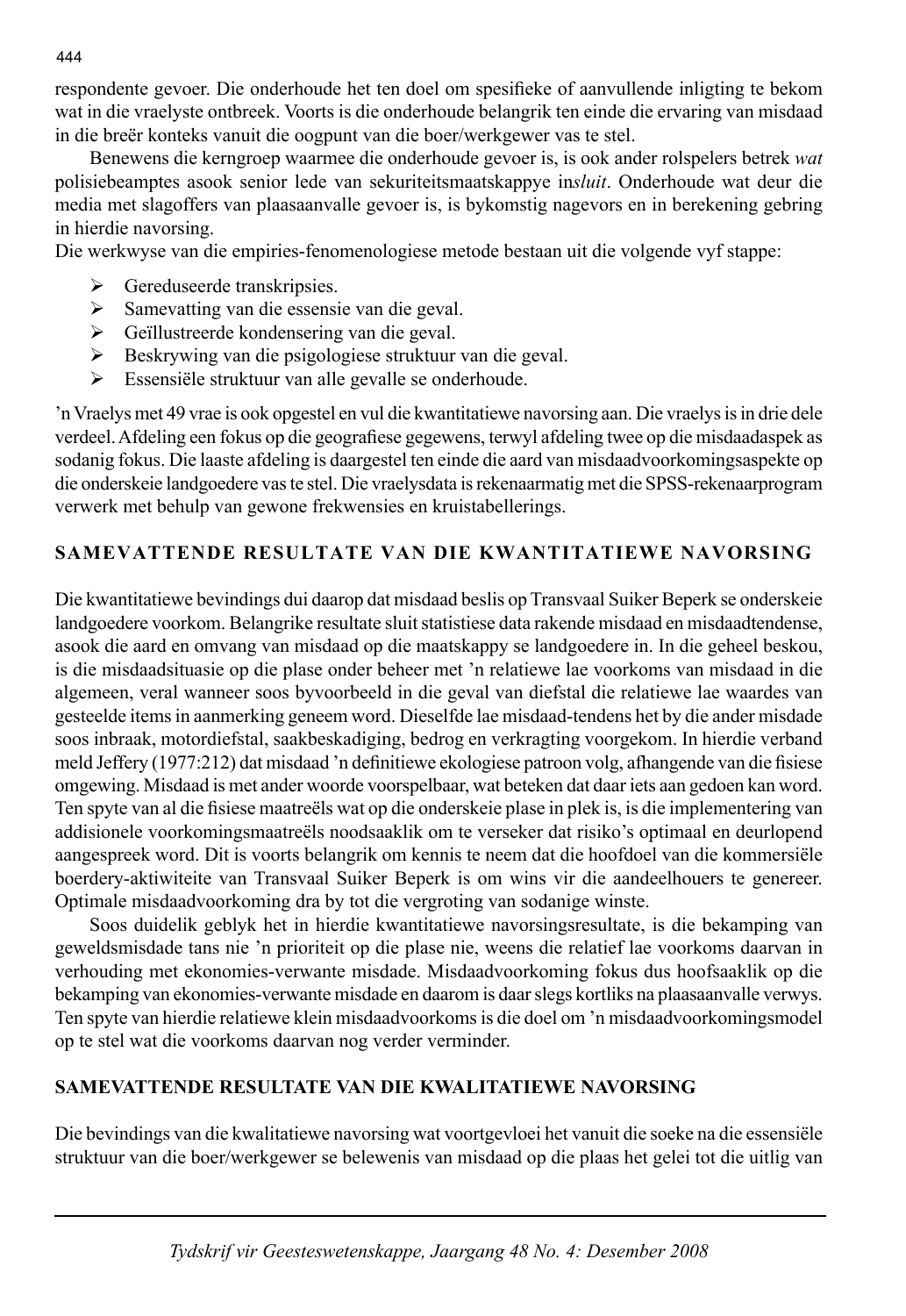vyf konstituente wat die misdaadervaringsaspek as 'n tema aanspreek. Hierdie konstituente saam skep 'n volledige weergawe van misdaadervaring en gee betekenis aan hoe die boer/werkgewer misdaad in sy totaliteit beleef. Die geïdentifiseerde konstituente is die volgende:

- ¾ Antisipasie van diensleweringsvlakke deur die SAPD.
- ¾ Reaksie wat voortspruit uit frustrasie weens swak dienslewering.
- ¾ Voorkoming van misdaad as verlengstuk van konstituent twee.
- ¾ Invloed van misdaad op lewenskwaliteit.
- $\triangleright$  Vertroue en lojaliteit.

Dit het duidelik uit hierdie kwalitatiewe sessies geblyk dat die deelnemers waarde heg aan die belangstelling in hulle opinies rakende misdaad. Stellings soos "Jy is die eerste mens met wie ek openlik oor die probleem kan praat" en "Niemand luister na die boer nie, ons maak maar ons eie plan", bevestig die indirekte waarde van kwalitatiewe navorsing. Alhoewel bostaande geïdentifi seerde konstituente in `n sekere sin verwag is weens die daaglikse mediaberigte in dié verband, was dit nogtans insiggewend dat die meerderheid deelnemers dieselfde ervarings deel. Hierdie terugvoer is in eie reg belangrik, aangesien dit veiligheidstandaarde in die algemeen evalueer. Die konstituente skep `n raamwerk waarbinne die ervaring van misdaad in dialoog met ander perspektiewe geplaas word.

 Aan die hand van 'n erkende metodologiese werkswyse is deelnemers deur middel van dialoog die geleentheid gegun om hul ervarings te deel. Die totale veld en nie net die individu nie, is binne metodologiese konteks geplaas.

## **SENTRALE TEMAS SOOS AFGELEI UIT DIE KWANTITATIEWE EN KWALITATIEWE NAVORSING**

Vier temas is uit die navorsing geïdentifiseer, wat indien effektief aangespreek word, misdaadvoorkoming op plase kan verbeter. Die geïdentifiseerde temas is:

- (1) Gesindheid tussen werkgewer en plaasarbeider;
- (2) Ontwikkeling van plaasarbeiders;
- (3) Ondersteuning aan die boer deur die SAPD; en
- (4) Die belangrikheid van misdaadvoorkoming deur teikenverharding.

Die fokusareas van die vier sentrale temas word vervolgens uiteengesit.

# **Tema een: Gesindheid tussen werkgewer en plaasarbeider**

# *Die skep van goeie werksverhoudinge*

Hierdie tema fokus op onderlinge verhoudinge en verwys na die ingesteldheid en algemene gesindheid tussen boere en plaasarbeiders, met die veronderstelling dat positiewe verhoudinge tot gevolg kan hê dat misdaad op plase geminimaliseer word, omdat die plaasarbeiders lojaal is teenoor die werkgewer. Genoemde stelling beteken *beslis* nie dat die aanname gemaak word dat dit plaasarbeiders is wat verantwoordelik is vir misdade op plase sodra onderlinge werksverhoudinge versuur nie. Die *betekenis* van hierdie *fokusarea* is daarin gesetel dat die bestaan van goeie werksverhoudinge 'n groter vertroue tussen die boer en sy plaasarbeiders tot gevolg kan hê. Sodoende word die kanse verminder dat die plaasarbeiders self betrokke sal raak by misdaad op die plaas, of andersins dat die plaasarbeider makliker met inligting vorendag sou kom indien hy/sy bewus sou raak van 'n moontlike misdaad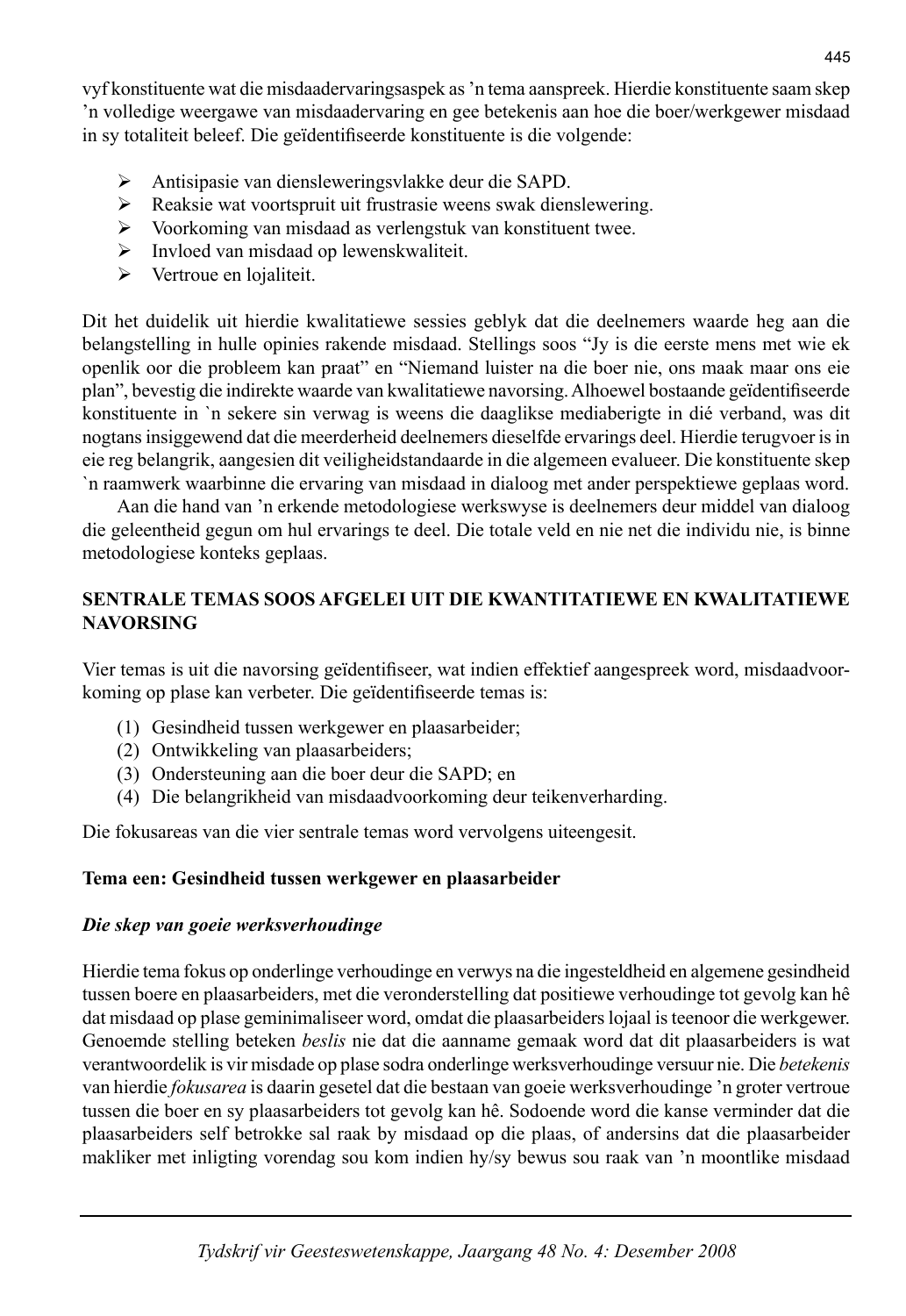op die plaas of bewus is van vreemde persone wat moontlik 'n misdaad op die plaas kan pleeg. Die algemene gesindheid wat tussen die plaasarbeider en sy/haar werkgewer bestaan, is 'n aspek wat kan bydra om misdaad op plase te voorkom, mits 'n goeie onderlinge verstandhouding tussen die partye bestaan. In die proses aanvaar die plaasarbeider "eienaarskap" van die plaas. Die ideaal sou wees *dat* daar deur verskeie insette 'n situasie bewerkstellig kan word waarin die plaasarbeider die plaas as sy persoonlike belang sal beskou en daarvolgens optree. Die basis van die bespreking berus dus op goeie bestuur. Daar word van die veronderstelling uitgegaan dat die boer/*werkgewer* gesien word as die bestuurder of leier van 'n besigheid of kommersiële produksiegebied. Al die bestuursreëls en -beginsels van toepassing in sodanige situasie, geld ook ten opsigte van die bestuur van 'n plaas. Ter verduideliking word verwys na Haimann et al. (1985:397-408), wat van mening is dat elke organisasie of besigheid uit klein groepe bestaan. Hierdie klein groepe is 'n versameling mense wat dieselfde waardes en doel nastreef. Dit is dus onder andere die leier (boer) van so 'n groep se taak om die res van die groep (plaasarbeiders) so te motiveer en te beïnvloed dat die gestelde doel bereik word.

 Verskeie aspekte word in hierdie uitgangspunt voorgehou as riglyn om werksverhoudinge positief te beïnvloed. Mol (1995:11) verduidelik in hierdie verband dat die houding van 'n werknemer grootliks bepaal word deur die wyse waarop hy/sy bestuur word en nie deur die wyse waarop iemand *opgevoed* is nie. Dit is ook belangrik om daarvan bewus te wees dat verskillende mense verskillende behoeftes het. Manning (2002:19) sluit hierby aan en meld dat leierskap (van die werkgewer/landbouer) nie gaan oor jouself nie, maar grootliks oor diegene om jou. Deur leierskap word die gedrag van ander beïnvloed.

 In die Nasionale Riglyne vir Plaas- en Kleinhoewebeveiliging (2002:10) word die onderstaande riglyne gegee wat nagevolg behoort te word ten opsigte van die daarstelling van goeie werksverhoudinge met plaaswerkers:

- $\Box$  Bou goeie verhoudinge met werkers.
- $\Box$  Hou afskrifte van alle werkers se identiteitsdokumente.
- Moedig werkers aan om sekuriteitsbewus te wees en misdaad aan te meld.
- Moedig werkers aan om op hul hoede te wees vir vreemdelinge wat die area besoek en dit te rapporteer.
- $\Box$  Beloon werkers vir nuttige wenke.
- $\Box$  Bied voldoende veiligheid vir die werkers en hul behuising.

## **Werwing en keuring van personeel**

Die werwing van plaasarbeiders dien as belangrike stap vir die daarstelling van toekomstige gesindhede en verhoudinge en moet nie deur die landbouer afgeskeep word nie.

 Die eerste stap in die proses om te verseker dat die beste applikant op die plaas aangestel word, begin reeds met die korrekte vulling van 'n vakature. Schönteich (2000:89) meld in hierdie verband dat navorsing daarop dui dat baie boere plaaswerkers aanstel sonder 'n behoorlike vorige werksverwysing. In sommige gevalle word arbeiders aangestel sonder 'n wettige werkpermit. In hierdie gevalle is daar nie rekords van die applikante beskikbaar nie, 'n situasie wat veel te wense oorlaat. Dit is selfs moontlik dat 'n voortvlugtende misdadiger aangestel word wat sy/haar misdadige leefwyse op die plaas kan voortsit.

 Die volgende vyf werwingstappe word deur Outlaw (1998:8-9) aanbeveel ten einde die geskikte kandidaat aan te stel:

- $\triangleright$  Dink goed voor jy iemand aanstel.
- $\triangleright$  Stel vas waar die beste kandidate is.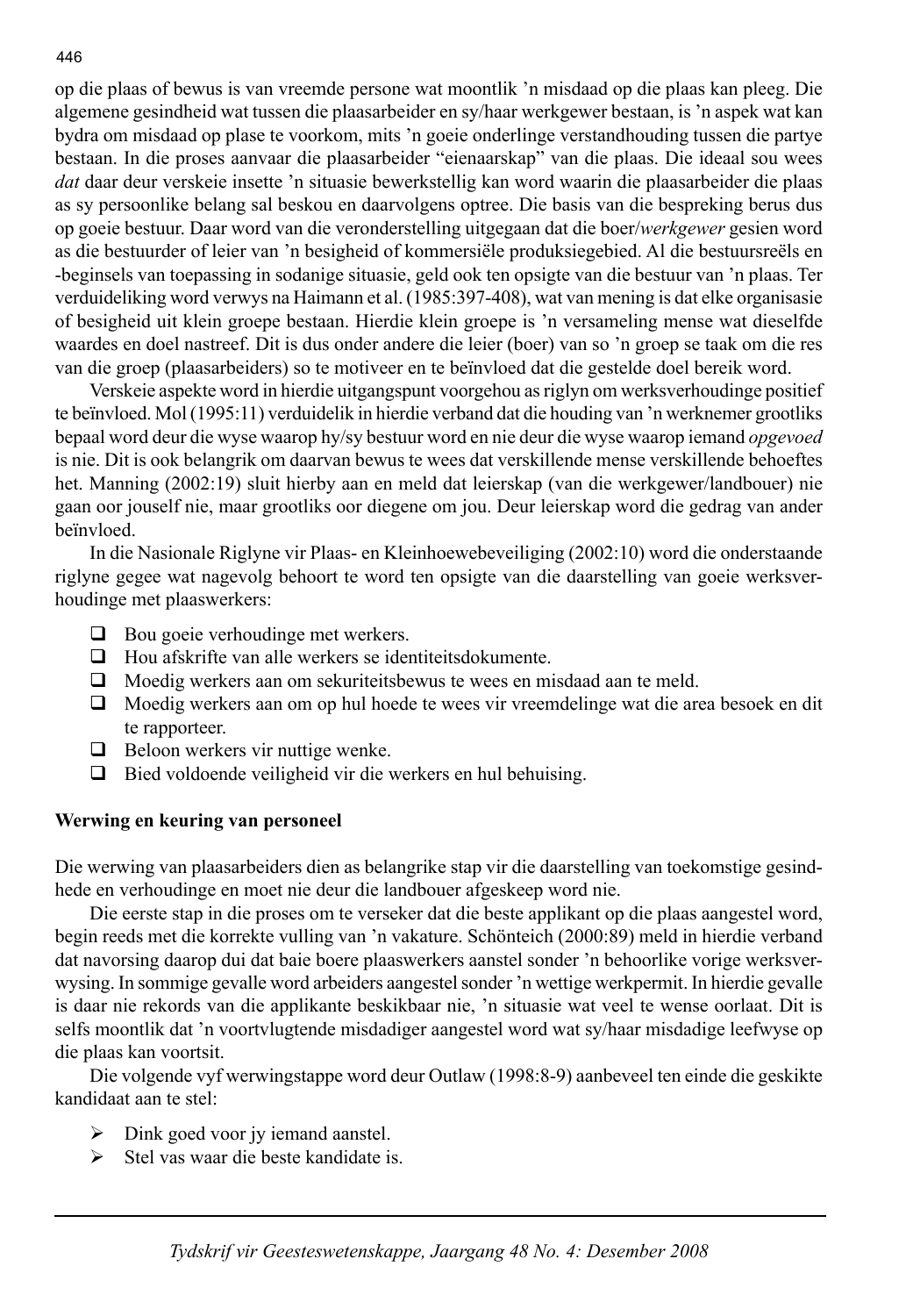- ¾ Voer onderhoude en selekteer die beste kandidaat.
- ¾ Beloon en behou toppresteerders.
- $\blacktriangleright$  Leer uit jou foute.

Outlaw (1998:93-94) stel die volgende riglyne voor ten einde 'n kortlys van kandidate saam te stel:

- $\triangleright$  Soek na spesifieke inligting.
- ¾ Soek na redes om nie 'n kandidaat aan te stel nie.
- ¾ Let op na inligting wat nie op die aansoek verskyn nie.
- $\triangleright$  Soek na tekens van persoonlike groei en dinamika.
- ¾ Gaan die applikant se vergoedingsgeskiedenis na.
- $\triangleright$  Kyk na tye van werkloosheid.
- $\triangleright$  Let op na spronge tussen beroepe.
- $\triangleright$  Let op redes vir diensbeëindiging.
- $\triangleright$  Let op na tekens van gereelde werksverandering.

#### **Konfl ik tussen werkgewer en werkers**

Konflik en onderlinge verskille is onvermydelik waar 'n groep mense moet saamwerk. Bosch (1994:281) is van mening dat dit makliker is om eerstens te poog om 'n geskil op te los deur onderlinge gesprekvoering tussen die boer/werkgewer en plaaswerker. Dit is baie belangrik om geskille te probeer besleg voordat 'n ongelukkigheid ontaard in groter konflik. Indien daar goeie onderlinge werksverhoudinge bestaan tussen die boer/werkgewer en sy werkers, behoort dit weinig of indien ooit nodig te wees om die hulp van 'n ander party in te roep.

#### **Motiveerders**

Mol (1997:45) noem dat dit baie moeilik is om werknemers opgewonde te maak oor hul werk as hulle ongelukkig is oor die werksomstandighede. Beter werksomstandighede moet eerder daargestel word om mense in hul werk gelukkig te hou. Werknemers verwag verder om soos mense behandel te word en hierdie wyse van bestuur is bevorderlik vir goeie werkverhoudinge. Metodes om werkers te motiveer is algemeen bekend en daar word derhalwe nie op motiveerders as sodanig gefokus nie.

 Van Niekerk (Bezuidenhout 2001:18-19) is van mening dat boere/werkgewers meer demokraties te werk moet gaan wat besluitneming op die plaas betref. Hy beveel aan dat werkers in 'n groter mate betrek moet word in die neem van besluite. In die proses word werkers se volle potensiaal ontgin, met die gevolg dat hulle meer gemotiveerd is en groter suksesse behaal.

#### **Tema twee: Ontwikkeling van plaasarbeiders**

#### **Skep van goeie onderlinge werksverhoudinge**

Soos in die geval van tema een, het die ontwikkeling van plaasarbeiders ten doel om die onderlinge verhouding tussen werkgewer en plaasarbeider aan die hand van ondergenoemde uiteensetting te verbeter. Gesindhede en ontwikkeling hou direk verband met mekaar. Die uitgangspunt is dat hoe meer plaasarbeiders ontwikkel en opgelei word wat hul werksverpligtinge op die plaas betref, des te meer verhoog die kanse dat goeie onderlinge werksverhoudinge sal bestaan.

 Deur werkers op te lei en te ontwikkel, word dit vir die boer/werkgewer makliker gemaak om byvoorbeeld die belangrikheid van 'n begroting of byvoorbeeld wat die impak van onproduktiwiteit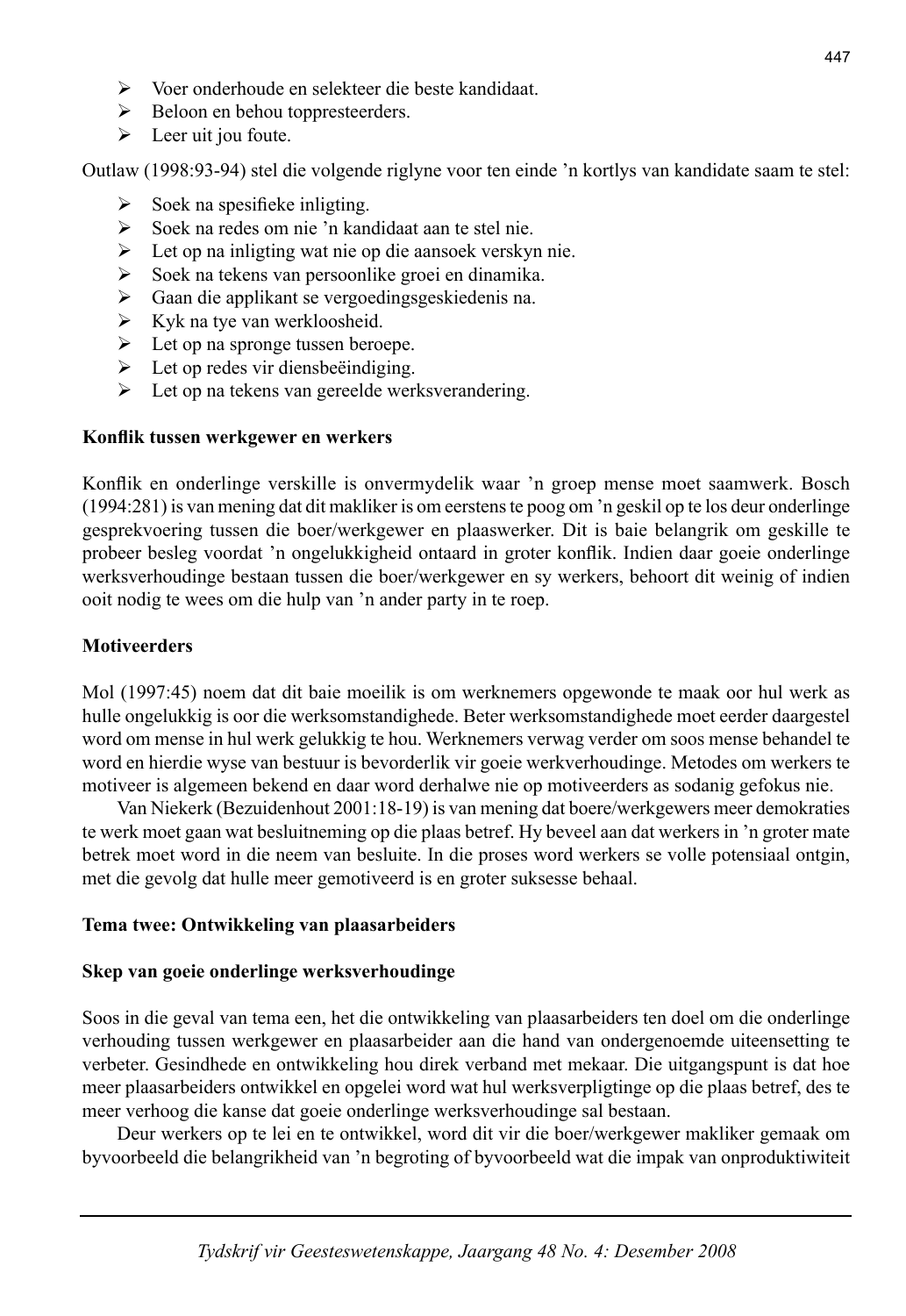op die boerdery se begrotingsresultate kan hê, aan hulle te verduidelik. Dit is belangrik dat die plaasarbeider "eienaarskap" neem van die plaas en dit geskied soveel makliker indien die plaasarbeider verstaan waaroor dit gaan. Een van die maniere waarop dit volgens Gerber et al. (1987:228) kan realiseer, is deur werksverryking. Om werksverrykingsprogramme te implementeer, is 'n maklike wyse om werkers te ontwikkel.

 Een van die beste beleggings wat 'n werkgewer kan maak, is om te belê in die ontwikkeling van sy werkers. Die bestuur van die ontwikkeling van die werker behels drie segmente wat insluit:

- $\triangleright$  Prestasiemeting van die werker.
- ¾ Prestasiegesprekvoering en advies.
- $\triangleright$  Ontwikkelingsaktiwiteite.

## **Tema drie: Ondersteuning aan die boer/werkgewer deur die SAPD en georganiseerde landbou**

Die onderliggende uitgangspunt van hierdie tema is dat die verantwoordelikheid vir plaasbeveiliging oor die algemeen voor die deur van die regering van die dag, met spesifieke verwysing na die insette van al die rolspelers binne die totale regsplegingsfeer en die boer self, gelê word. Uit die aard van die saak verg effektiewe plaasbeveiliging baie insette van die boer/werkgewer wat primêr verantwoordelik is vir veiligheid op die plaas. Volgens Moolman (in Groenewald 2001:10), sluit hierdie rolspelers in die regering, georganiseerde landbou en boere *self*. Die uitgangspunt is dat die regering van die dag die boer ondersteun en bystaan deur middel van die optimale aanwending van die onderskeie hulpbronne. Die SAPD en georganiseerde landbou staan eintlik in vennootskap met die boer/werkgewer wat misdaadvoorkoming betref.

 Die vraag kan gevra word of die publiek in die algemeen en boere/werkgewers in die besonder kan staatmaak op die SAPD en/of verwante organisasies in tye van nood of selfs net waar ondersteuning van die SAPD verlang word nadat 'n misdryf op 'n plaas voorgekom het. Die media berig dikwels omtrent klagtes van boere wat nie die verwagte ondersteuning van die SAPD ontvang nie. Labuschagne (2003:2) berig byvoorbeeld dat die polisie eers na ses ure opgedaag het by 'n klaer wat 'n plaasaanvalklagte by die polisie in Nelspruit gerapporteer het. Sodanige ondersteuning van die SAPD is onaanvaarbaar en soos die betrokke klaer in die saak dit stel "[a]s media professionals, both my partner and I now have new insight into the cynicism of farmers' unions, political parties and many ordinary South Africans towards the SAPS". Labuschagne (2003:2) berig voorts dat die SAPD veronderstel is om basiese beskerming te verleen en insidente soos bovermelde kan die boeregemeenskap aanspoor om die wet in eie hande te neem. Die boer verlang nie net ondersteuning in tye van 'n plaasaanval nie, maar ook effektiewe dienslewering in minder ernstige misdaadvoorvalle en slegs die tyd sal leer of die nuwe eenheid aan hierdie behoefte kan voldoen. Celliers (2003:4), berig dat misdrywe van hierdie aard juis as gevolg van die gebrek aan gereelde, sigbare misdaadvoorkomingsoperasies plaasvind.

 Daar bestaan verskeie forums soos plaaslike gemeenskap-polisiëringsvergaderings en boereverenigings waar probleme ter tafel gelê kan word. Talle boere beskou egter sodanige vergaderings as onbelangrik. Die rol van georganiseerde landbou om hierdie forums te aktiveer, kan nie oorbeklemtoon word nie. Dit is egter belangrik vir die grondeienaar*/*werkgewer om nie passief te sit en wag vir 'n uitnodiging om deel te neem en betrokke te raak nie.

#### **Tema vier: Misdaadvoorkoming deur teikenverharding**

Hierdie tema spruit voort uit die veronderstelling dat die individu pro-aktiewe maatreëls in plek stel om huis en haard optimaal te beskerm. Verskeie boere op plase en kleinhoewes is van mening dat dit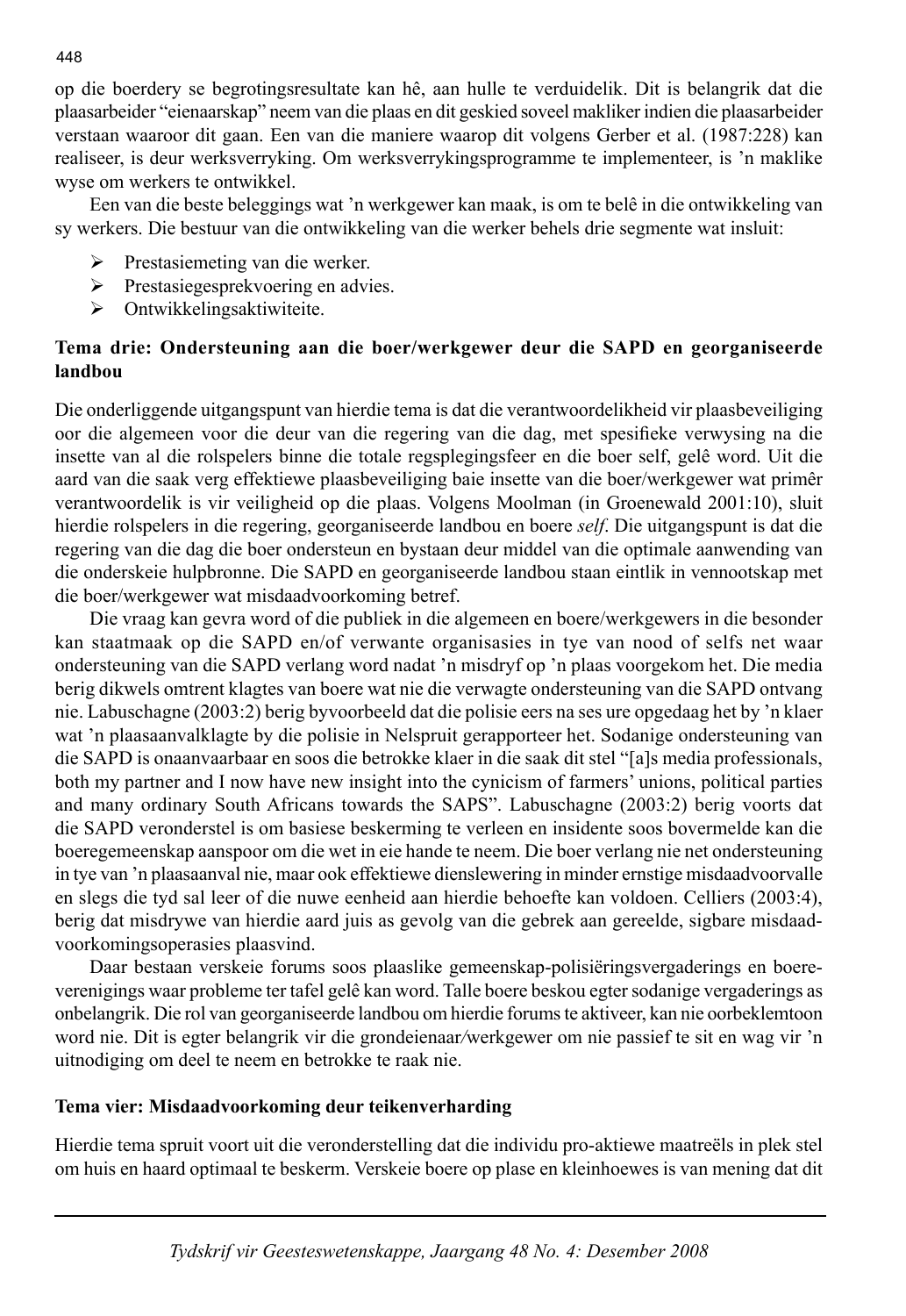die regering van die dag se verantwoordelikheid is om sekuriteit en beskerming op 'n deurlopende basis te verleen (Schönteich 2000:90). Dit is egter binne die vermoë van elke boer om self deur middel van fisiese hindernisse, as eerste stap, sy/haar eiendom te beskerm, en dus sodoende die boodskap uit te stuur aan potensiële misdadigers dat die plaas voldoende beveilig is. Elke boer moet besef dat daar 'n verantwoordelikheid op almal rus om basiese stappe te doen om die risiko van misdaad op plase of 'n plaasaanval te verminder. Hoe meer effektief die fisiese misdaadvoorkomingsmaatreëls op die plaas is, des te kleiner is die kwesbaarheid van daardie plaas ten opsigte van 'n misdryf of plaasaanval.

 Die beste wyse om misdaad te voorkom, is volgens Post en Kingsbury (1991:105) om 'n reeks hindernisse daar te stel met die bedoeling om toegang tot die bate te bemoeilik. Die uitgangspunt met die aanbring van fisiese hindernisse is om tyd te koop deur die betreder te vertraag of lank genoeg besig te hou, sodat hy/sy makliker opgespoor, geïdentifiseer en gearresteer kan word.

#### **Meganiese en fi siese hulpmiddels**

Meganiese en fisiese voorkoming konsentreer op struikelblokke wat in die pad van die oortreder geplaas word om sodoende misdaadteikens minder toeganklik te maak vir misdadigers. Naudë (1988:21) wys daarop dat die klem tydens hierdie misdaadsituasie op die fisiese situasie val en nie op die oortreder nie.

Volgens Du Preez (1990:23) sluit fisiese versperrings alle moontlike versperrings in wat tussen 'n oortreder en 'n uitkenbare teiken geplaas kan word om hom te verhinder om vinnig, maklik of onder enige omstandigheid die eiendom te betree. 'n Voorbeeld van hierdie fisiese, mensgemaakte versperrings wat alledaags aangewend word, sluit deure, hekke, slotte, mure, betonblokke, staalplate, diefwering, kettings en heinings in. Voorbeelde van natuurlike hindernisse, anders as mensgemaakte hindernisse, sluit riviere, klowe, hange, of enige ander moeilik deurdringbare terrein in.

 Versperrings vertraag toegang en vergemaklik die opsporing en arrestasie van oortreders. Fisiese hindernisse lewer 'n optimale bydrae indien die plasing daarvan goed deurdag is. Biologiese hindernisse soos waghonde, volstruise en ganse word vir doeleindes van hierdie studie ook gesien as 'n fisiese versperring of tydvertragingsmeganisme.

 Teikenverharding is 'n gewilde metodiek om kriminele te verhinder om by geselekteerde teikens uit te kom. Die mees effektiewe en goedkoopste sekuriteitsmaatreël, naamlik die aanhou van honde, word dikwels oor die hoof gesien, veral ten opsigte van die voorkoming van betreding en ekonomies-verwante misdade soos inbraak en diefstal. Die addisionele waarde van plaasdiere lê daarin dat dit dien as vroeë waarskuwing. Van der Merwe (1997:23) verduidelik dat die begrip "vroeë waarskuwing" verwys na daardie maatreëls wat getref word om vooraf kennis op te doen en bewus te raak van 'n moontlike of waarskynlike gewelddadige misdaad of aanval op die eiendom. Die blote feit dat mense binne hul wonings op hulle eiendom aangeval en vermoor word, dui daarop dat tydige waarskuwings nie in plek is nie. Algemene vroeë waarskuwing is 'n kernfaktor by die toereikende bedreigings bewustheid van die individu. 'n Alarmstelsel wat geaktiveer word, 'n hond wat begin blaf, die aandag vir vreemde geluide veral snags, of die waarneming van spesifieke aanduidings van beplande misdaad, is almal middele om kritieke vroeë waarskuwing te verskaf. Persoonlike paraatheid, bedreigings bewustheid, sekerheid en vroeë waarskuwing funksioneer in die praktyk as 'n eenheid, terwyl die ontbreking of verswakking van een van hierdie maatreëls, terselfdertyd die res van die pakket verswak.

 Kruger (2002:117-122) stel dit baie duidelik dat om misdaad meer effektief te voorkom, aandag gegee moet word aan die volgende aksies, wat geïntegreerd toegepas behoort te word vir die beste resultate. Dit sluit in die aanbring van fisiese hindernisse asook biologiese afskrikmiddels soos honde,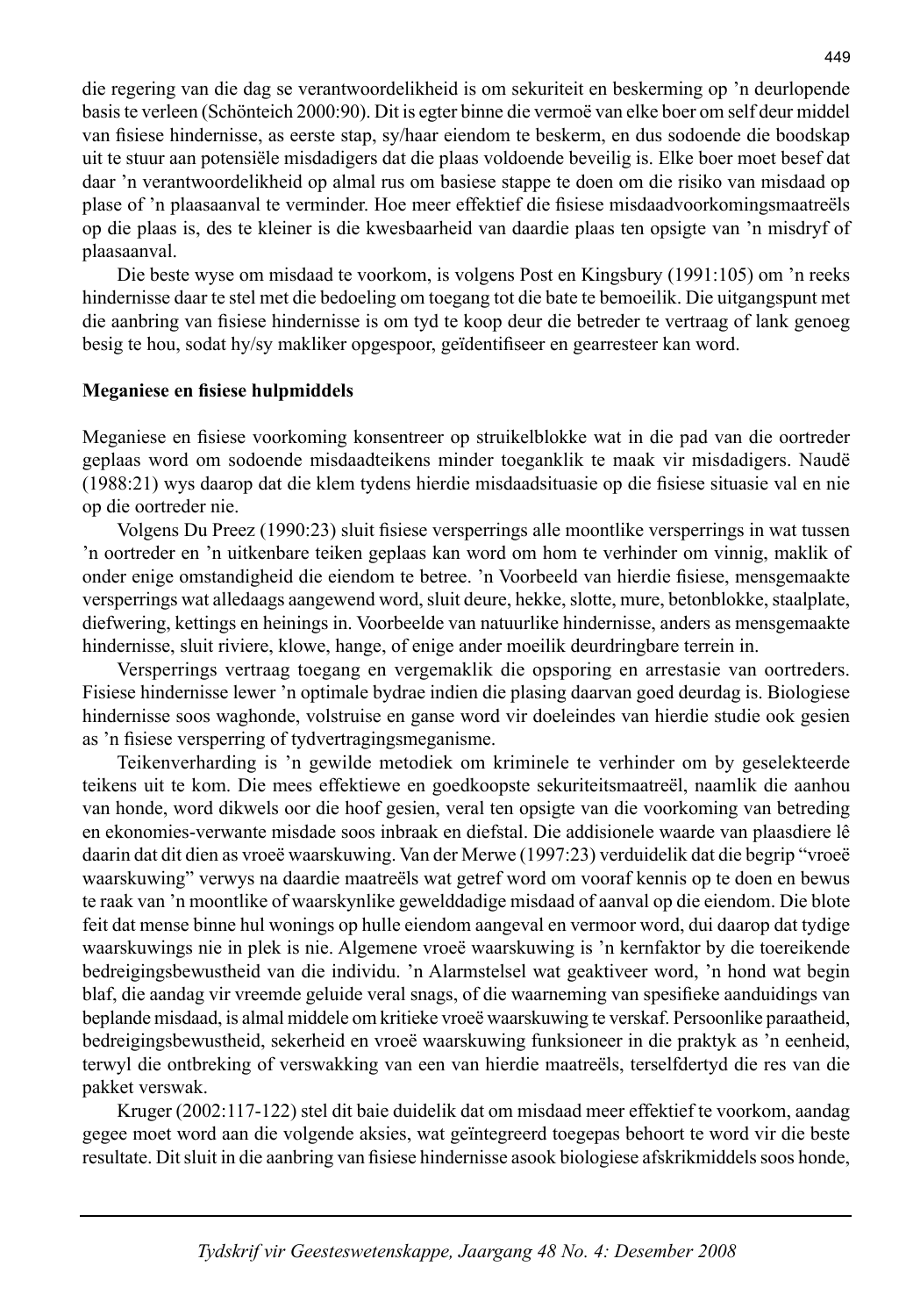ganse en volstruise, die ondersteuning van bestaande stelsels met moderne tegnologiese hulpmiddels soos kameras en alarms, en laastens deur "mensintervensie" soos waar daar byvoorbeeld gereageer word op `n geaktiveerde alarm. Indien een van hierdie maatreëls ontbreek, is die kwesbaarheid van die perseel net soveel groter.

 Die essensie van bogenoemde bespreking word saamgevat in die *GOOM-*misdaadvoorkomingsmodel wat uit hierdie studie ontwikkel is en voorgestel word as 'n misdaadvoorkomingsmodel om misdaad binne 'n kommersiële produksiegebied te bekamp.

## **DIE** *GOOM***-MISDAADVOORKOMINGSMODEL**

Die kernaspekte van bostaande bespreking lei tot 'n nuwe model wat saamgevat word as die sogenaamde *GOOM-*misdaadvoorkomingsmodel. Hierdie model plaas die onus op die boer om meer te doen ten einde na sy belange om te sien. Dit is gebaseer op beginsels wat enige boer in gedagte behoort te hou wanneer veiligheid op die plaas ter sprake is. Hoewel daar min maatreëls is wat 'n plaasaanval volkome kan afweer, is daar wel 'n paar dinge wat die boer kan doen om so 'n aanval te bemoeilik. Die *GOOM*-misdaadvoorkomingsmodel is ontwikkel uit waarnemings van die leemtes wat tydens die empiriese veldwerk en literatuurstudie geïdentifiseer is. Dit kom duidelik in die literatuurstudies asook mediaberigte na vore dat boere meer kan doen om misdaad op plase te voorkom. Die waarde van hierdie model is juis daarin geleë dat boere met die minimum insette stappe kan neem om hulle eiendom meer effektief te beskerm. Die bepaalde leemtes is reeds vir die doeleindes van hierdie studie bespreek en binne vier fokusareas/temas saamgevat. Die vier samevattende uitgangspunte (fokusareas/ temas) soos wat hierbo bespreek is, vorm dus die basis van die *GOOM-* misdaadvoorkomingsmodel en word soos volg saamgestel:

- **G Gesindheid tussen werkgewer en plaasarbeider (Verhoudinge)**
- **O Ontwikkeling van plaasarbeiders (Verhoudinge/motivering/lojaliteit)**
- **O Ondersteuning aan boere deur die SAPD, kommando's en georganiseerde landbou (Regeringsinsette en gemeenskapsbeveiliging)**
- **M Misdaadvoorkoming deur teikenverharding (Woning-/batebeskerming)**

Dit blyk uit figuur 1 dat die vier uitgangspunte van die *GOOM*-misdaadvoorkomingmodel soos die skakels van 'n ketting geïntegreer is en onafhanklik van mekaar nie suksesvol kan funksioneer nie. Wat misdaadvoorkoming op plase betref, is die effektiwiteit van hierdie model daarin gesetel dat al vier uitgangspunte gesamentlik toegepas moet word ten einde misdaad meer suksesvol aan te spreek. Dit wil sê, indien een van die uitgangspunte van die *GOOM-*misdaadvoorkomingsmodel nie deur die boer nagevolg word nie, *word* sy kwesbaarheid *verhoog* en is die risiko vir misdaadpleging op die plaas dus groter.

Samevattend beskou, kan die kern van die vier uitgangspunte, soos in figuur 1 uiteengesit, as volg beskryf word:

**Gesindhede** beklemtoon dat vertroue en verhoudings tussen die boer en sy plaasarbeiders harmonie tot gevolg behoort te hê. Sodoende word 'n aangename werksomgewing geskep waarin arbeiders menswaardig behandel word en wedersydse respek bestaan. Kommunikasie is die medium waardeur goeie gesindhede bewerkstellig word. In sodanige gunstige omstandighede voel mense dat hulle iewers hoort en deel dan in die belange van die werkgewer deur eienaarskap vir dié belange te aanvaar.

**Ontwikkeling** van plaasarbeiders het tot gevolg dat hulle lewensgehalte verhoog word. Deur middel van konstante posgebonde opleiding toon die boer belangstelling in sy werknemers. Indien die boer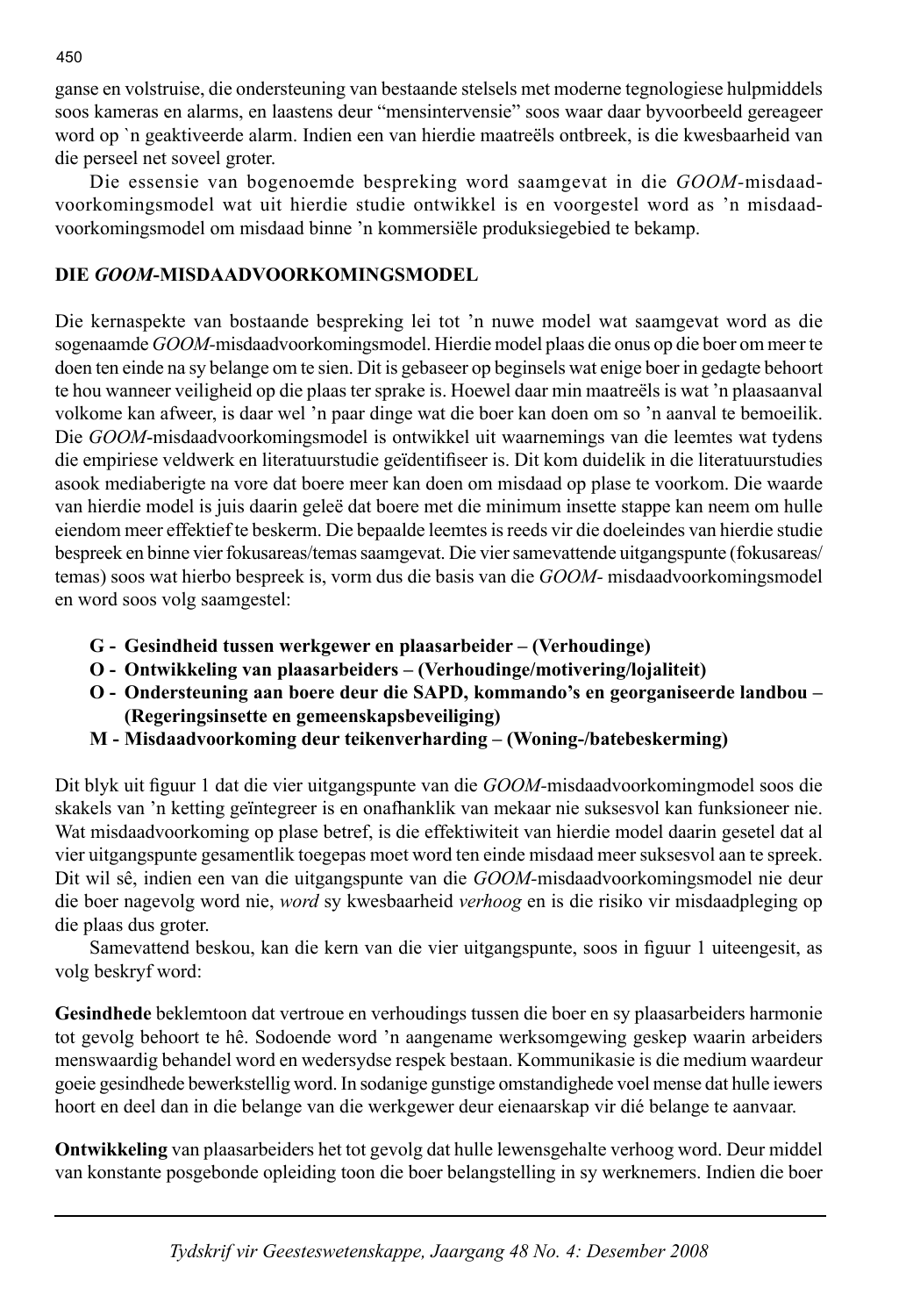aan die basiese behoeftes van sy plaasarbeiders kan voldoen, deur byvoorbeeld aan hulle goeie behuising te voorsien, behoort sodanige aktiwiteite goeie onderlinge verhoudinge teweeg te bring. Deurdat die boer investeer in byvoorbeeld 'n gemeenskapsaal, sportgronde, 'n skool, opvoedkundige programme vir vroue en kinders, ensovoorts dra die boer by tot die sosiaal-maatskaplike vooruitgang van sy plaasarbeiders.

**Ondersteuning** aan die boer/werkgewer deur onder andere die SAPD en kommando's wanneer sekuriteitsbreuke plaasgevind het, is van kardinale belang om misdadigers van plase weg te hou. Die SAPD behoort egter deur effektiewe dienslewering 'n professionele beeld uit te dra. SAPD-



*Figuur 1: Skematiese voorstelling van die* GOOM*-misdaadvoorkomingsmodel*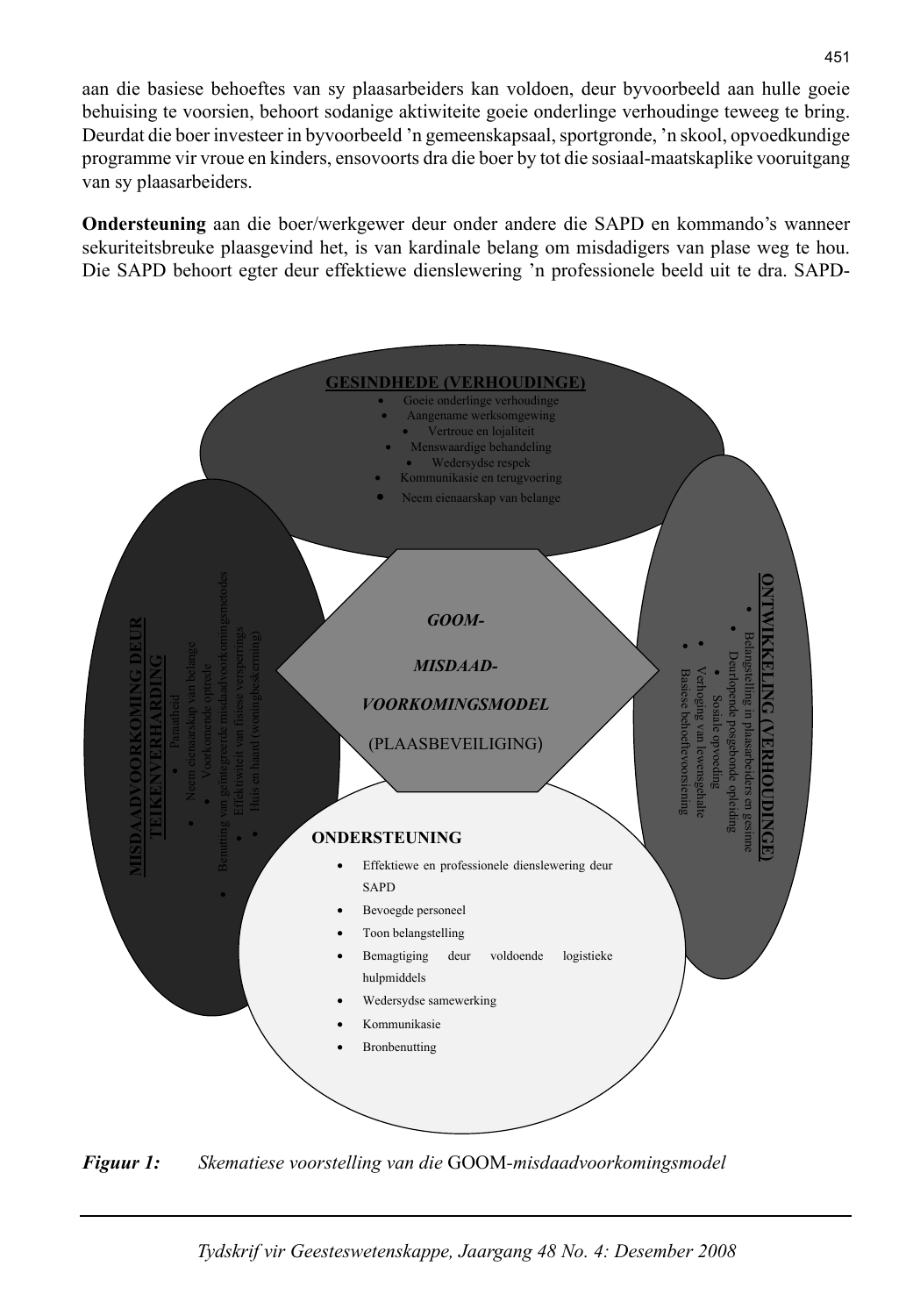lede kan belangstelling toon deur boere meer gereeld te besoek, nie net in tye van nood nie. Sektorpolisiëring dien as voorbeeld van stappe wat geneem kan word om wedersydse samewerking tussen die plaasgemeenskap en die polisie te bewerkstellig. Dit is die verantwoordelikheid van die polisie om te verseker dat hul logistieke reëlings in orde is, sodat dit nie as rede aangevoer word vir die feit dat daar nie altyd tydig aan boere se klagtes aandag gegee kan word nie. Boere/werkgewers behoort ook groter belangstelling te toon in polisieaktiwiteite deur byvoorbeeld op 'n voortdurende basis polisievergaderings by te woon, nie onwettige immigrante in diens te neem nie, self basiese stappe te neem om hulle eiendom te beskerm en verdagte persone aan die polisie te rapporteer. Boere op buurplase kan normaalweg vinniger reageer op 'n noodoproep en derhalwe is dit nodig om kommunikasiekanale daar te stel vir die dag wanneer hulp wel benodig word.

**Misdaadvoorkoming** deur teikenverharding (die aanbring van fisiese versperrings), ondersteun deur moderne tegnologiese hulpmiddels, is stappe wat boere*/werkgewers* self kan neem om voorkomend op te tree jeens misdaad. Sodoende bevestig die boer eienaarskap van sy besittings en word misdaad verplaas na plekke waar die bewoners minder paraat is. Fisiese versperrings wat geïntegreer is met byvoorbeeld 'n alarmstelsel, dien as basiese misdaadvoorkomingsmaatreëls wat die boer op 'n kosteeffektiewe wyse kan implementeer om sy eiendom te beskerm. Die onderstaande voorstelling van woningbeskerming fokus in groter besonderhede op hierdie aspek.

 Kortliks saamgevat, moet daar dus aan die volgende misdaadvoorkomingsmaatreëls aandag gegee word:

- ¾ 'n Heining met sluitbare hekke is vir sigbaarheid beter as 'n hoë muur.
- $\triangleright$  Veiligheidshekke met stewige slotte voor buitedeure en diefwering voor elke venster kan kosbare tyd koop.
- $\triangleright$  'n Veiligheidshek binne die huis wat die slaaparea van die leefarea skei, kan deurslaggewend wees as die huis fisies binnegedring word.
- ¾ 'n Sirene op die dak met skakelaars in die huis kan ver gehoor word as ander kommunikasievorms misluk.
- $\triangleright$  Sekuriteitsligte buite die woning wat weg van die huis gerig is, bied gemoedsrus.
- ¾ Areas rondom hekke, paaie en T-aansluitings moet gereeld skoongemaak word om wegkruipplekke te verminder.
- ¾ Vermy digte plantegroei in die tuin rondom die woning.
- ¾ Vreemdelinge wat die plaas betree, behoort eers toestemming te verkry.
- ¾ Behou goeie verhoudinge met plaasarbeiders. Beloon hulle vir wenke en inligting en bied aan hulle ook voldoende veiligheid.
- $\triangleright$  Moet nie persone toegang gee sonder dat hulle eers hulself identifiseer nie.
- $\blacktriangleright$  Laat ten minste een hond binne die woning slaap.
- $\triangleright$  Maak seker dat toerusting soos byle, grawe, breekysters ensovoorts toegesluit word.
- ¾ Laat 'n telefoon op 'n bereikbare plek installeer, buite die direkte lyn van vuur vanaf 'n venster.
- ¾ Behou effektiewe kommunikasie met ander plase en die SAPD, SANW en kommando's.

# **SLOTBESKOUING**

Logiese beredenering dui daarop dat misdaad nooit volkome beheer of voorkom kan word nie. Misdaad is 'n komplekse verskynsel wat aan verskeie faktore te wyte is en 'n geïntegreerde benadering wat al die misdaadvoorkomingsmodelle toepas, sal waarskynlik die beste resultate ten opsigte van